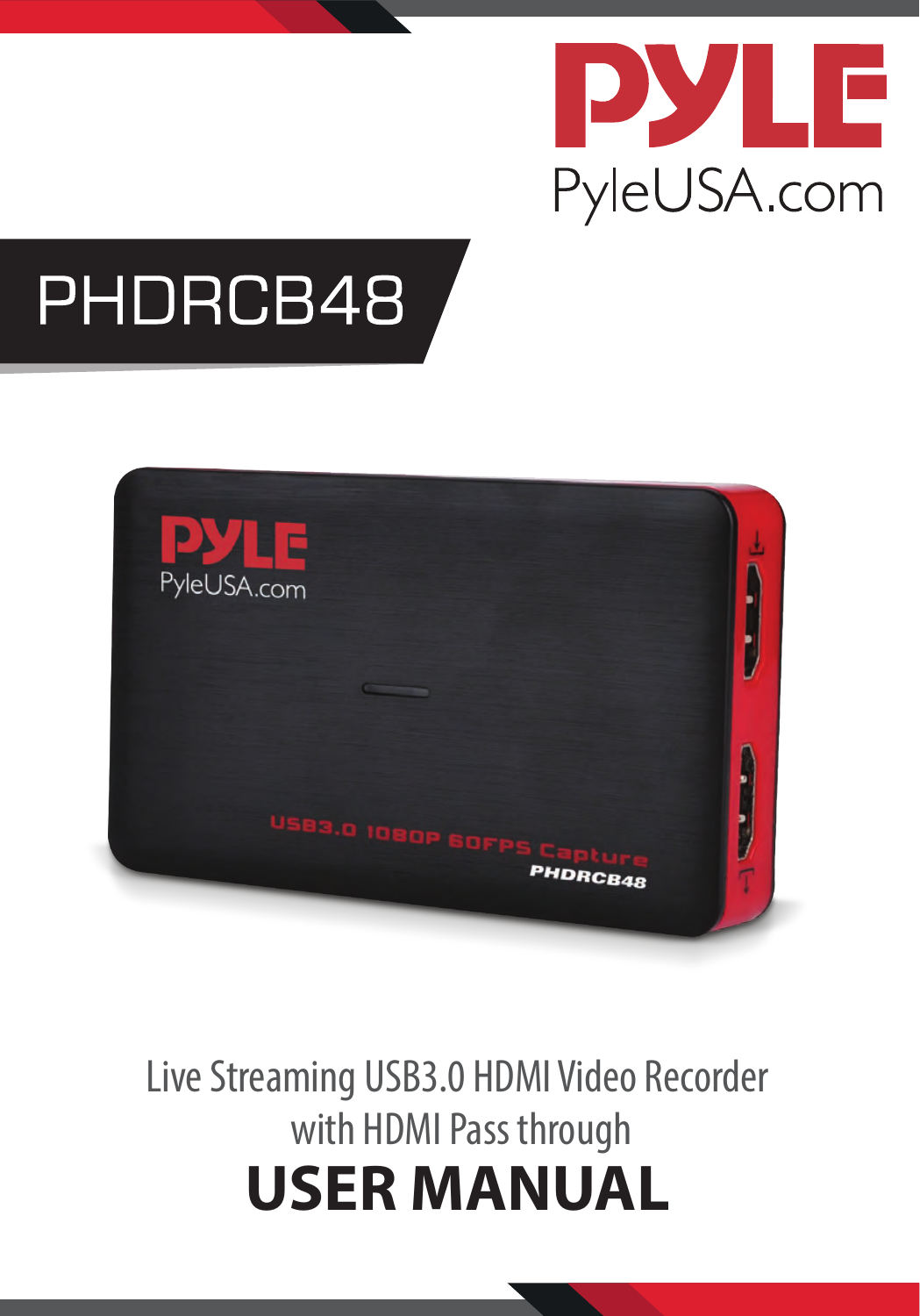#### **Live Streaming USB3.0 HDMI Video Recorder with HDMI Pass through User Manual**

With PHDRCB48 Full HD 1080 60 fps game capture, USB3.0 fastest speed, captures up to 1080 60fps full HD. UVC Standard, no driver required, works with most of 3rd party software and live video streaming for Skype, Facebook, Youtube, etc.

#### **Features:**



- 1. USB3.0 Type A port Connect to computer with USB3.0 cable.
- 2. LED Will be on when connected to computer.
- 3. HDMI Input port Connect video source with HDMI cable.
- 4. HDMI Output port Connect to TV monitor to view input video, it isn't necessary for capture function, but also for viewing video on a big monitor.

#### **Works on Windows**

To begin, set the audio capture sample rate to 48Khz

#### **Note:**

Always set the audio capture sample rate, otherwise it will cause bad audio quality

1. After connecting PHDRCB48 to computer, right click on "Speaker" of your computer, choose "Recording devices".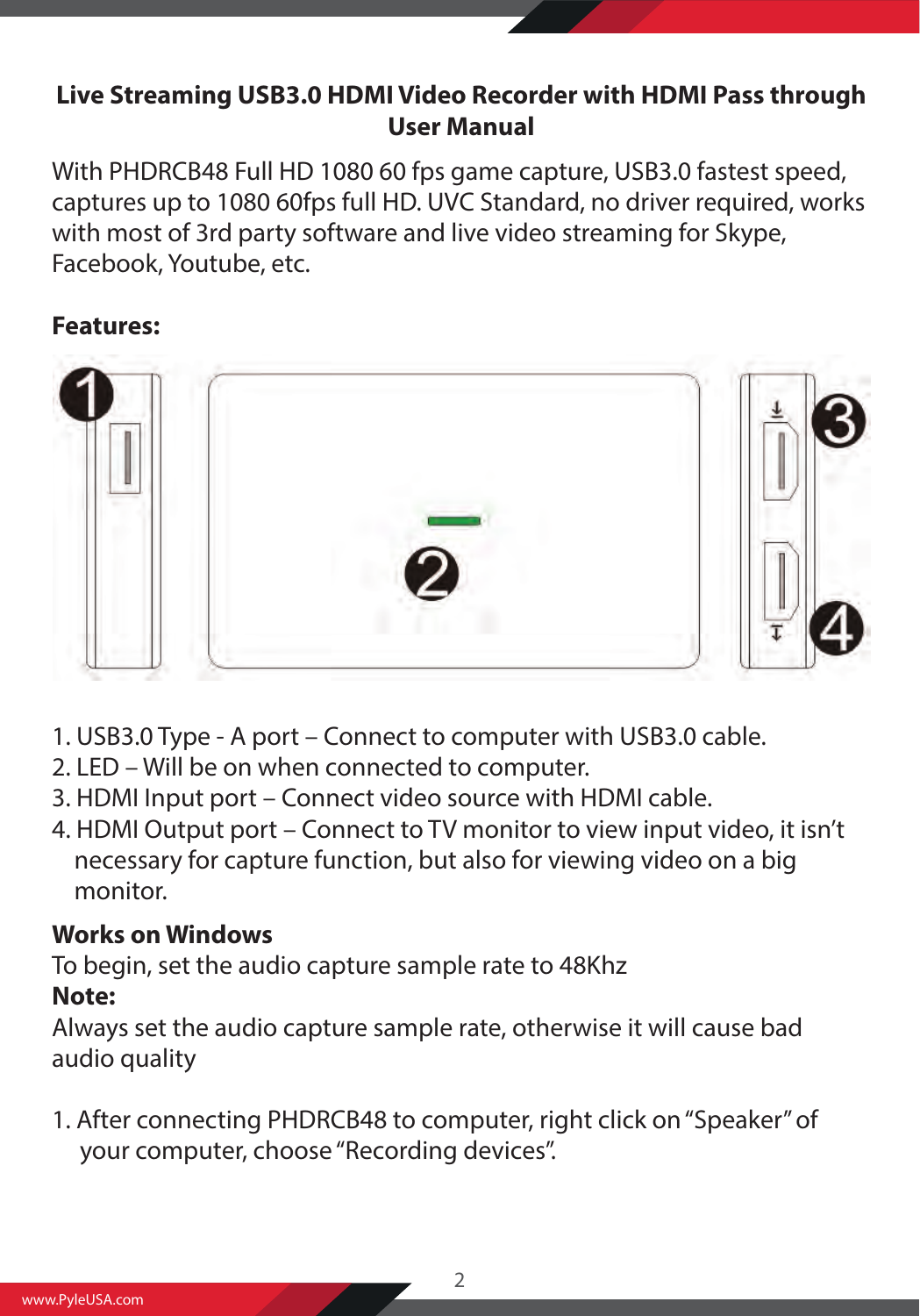

2. Double click "FHD Webcamera" ----At "Advanced" choose the sample rate to "2 channel 16 bit, 48000 Hz (DVD Quality)"



3. To adjust the input audio level, or no audio input, at " Levels" , set the value:

| Sound          |                                      |                                                                   |  |         |        |                                |                                               |    |
|----------------|--------------------------------------|-------------------------------------------------------------------|--|---------|--------|--------------------------------|-----------------------------------------------|----|
| <b>Navback</b> | Recording                            | Sounds                                                            |  |         |        |                                | Common was Digital Audio Interface Properties |    |
|                | Select a recording device below to n |                                                                   |  | General | Listen | Levels                         | Advanced                                      |    |
|                |                                      | Digital Audio Interface<br><b>FHD Webcamera</b><br>Default Device |  |         |        | <b>Digital Audio Interface</b> |                                               | O) |
|                | Microphone                           | High Definition Audio                                             |  |         |        |                                |                                               |    |

3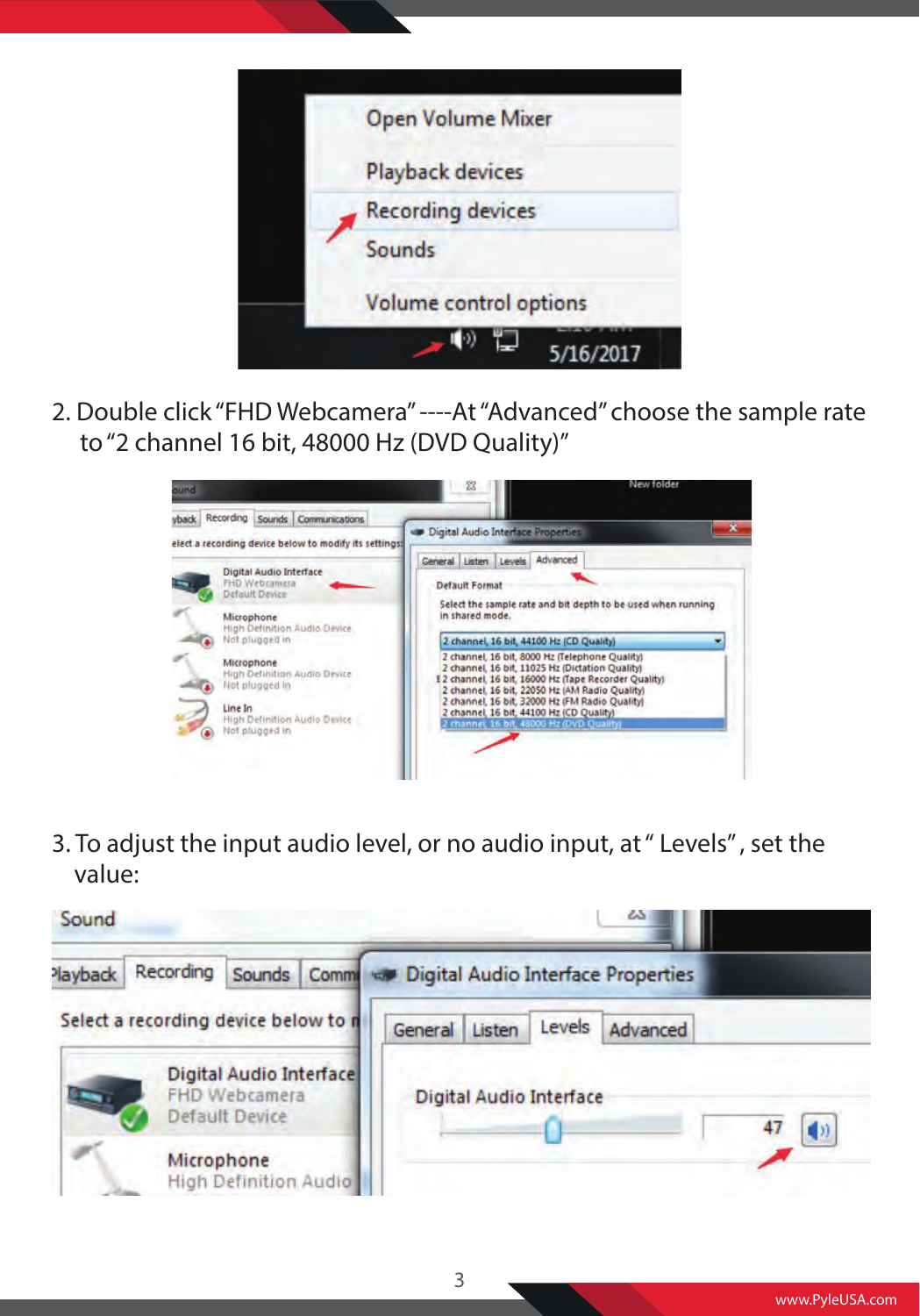#### **Work with OBS Studio:**

- 1. Connect PHDRCB48 to computer with USB3.0 cable, and connect video source with HDMI cable, windows will install the driver automatically, you will see "FHD Camera" in device manager. If you want view video on a big monitor, you can connect the HDMI output of PHDRCB48 to your TV monitor with HDMI cable.
- 2. Run OBS Studio, Click "+" icon under "Sources" window, and select "Video Capture Device", then select "FHD Camera" in the drop box next to "Device":



3. At Set Audio Output Mode to "Output desktop audio (WaveOut), Audio Device to "FHD Webcamera":

|                            | 特别收缩 SPECIAL FEATURES                                                                                                                                                                                                                                                                                                                        |                          |
|----------------------------|----------------------------------------------------------------------------------------------------------------------------------------------------------------------------------------------------------------------------------------------------------------------------------------------------------------------------------------------|--------------------------|
|                            | $M$ $\odot$ $M$ $\odot$ $\ddot{\odot}$ $\ddot{\odot}$ $\ddot{\odot}$ $\ddot{\odot}$ $\ddot{\odot}$ $\ddot{\odot}$ $\ddot{\odot}$ $\ddot{\odot}$ $\ddot{\odot}$ $\ddot{\odot}$ $\ddot{\odot}$ $\ddot{\odot}$ $\ddot{\odot}$ $\ddot{\odot}$ $\ddot{\odot}$ $\ddot{\odot}$ $\ddot{\odot}$ $\ddot{\odot}$ $\ddot{\odot}$ $\ddot{\odot}$<br>00:04 | $\blacksquare$           |
|                            |                                                                                                                                                                                                                                                                                                                                              |                          |
|                            | Deactivate when not showing                                                                                                                                                                                                                                                                                                                  | $\alpha$                 |
| Resolution/FPS Type Custom |                                                                                                                                                                                                                                                                                                                                              | $\bullet$                |
| Resolution 1920x1080       |                                                                                                                                                                                                                                                                                                                                              | ç,                       |
|                            | FPS Match Output FPS                                                                                                                                                                                                                                                                                                                         | ×                        |
| Video Format Any           |                                                                                                                                                                                                                                                                                                                                              | ٠                        |
| YUV Color Space Default    |                                                                                                                                                                                                                                                                                                                                              | $\overline{\phantom{a}}$ |
| YUV Color Range Partial    |                                                                                                                                                                                                                                                                                                                                              | $\overline{\phantom{a}}$ |
|                            | Buffering Auto-Detect                                                                                                                                                                                                                                                                                                                        | $\overline{\phantom{a}}$ |
|                            | Flip Vertically                                                                                                                                                                                                                                                                                                                              |                          |
|                            | Audio Output Mode Output desktop audio (WaveOut)                                                                                                                                                                                                                                                                                             | ۰                        |
|                            | Use custom audio device                                                                                                                                                                                                                                                                                                                      |                          |
|                            | Audio Device 数字音频接口 (FHD Webcamera)                                                                                                                                                                                                                                                                                                          | ۰                        |
|                            |                                                                                                                                                                                                                                                                                                                                              | Cancel<br>OK             |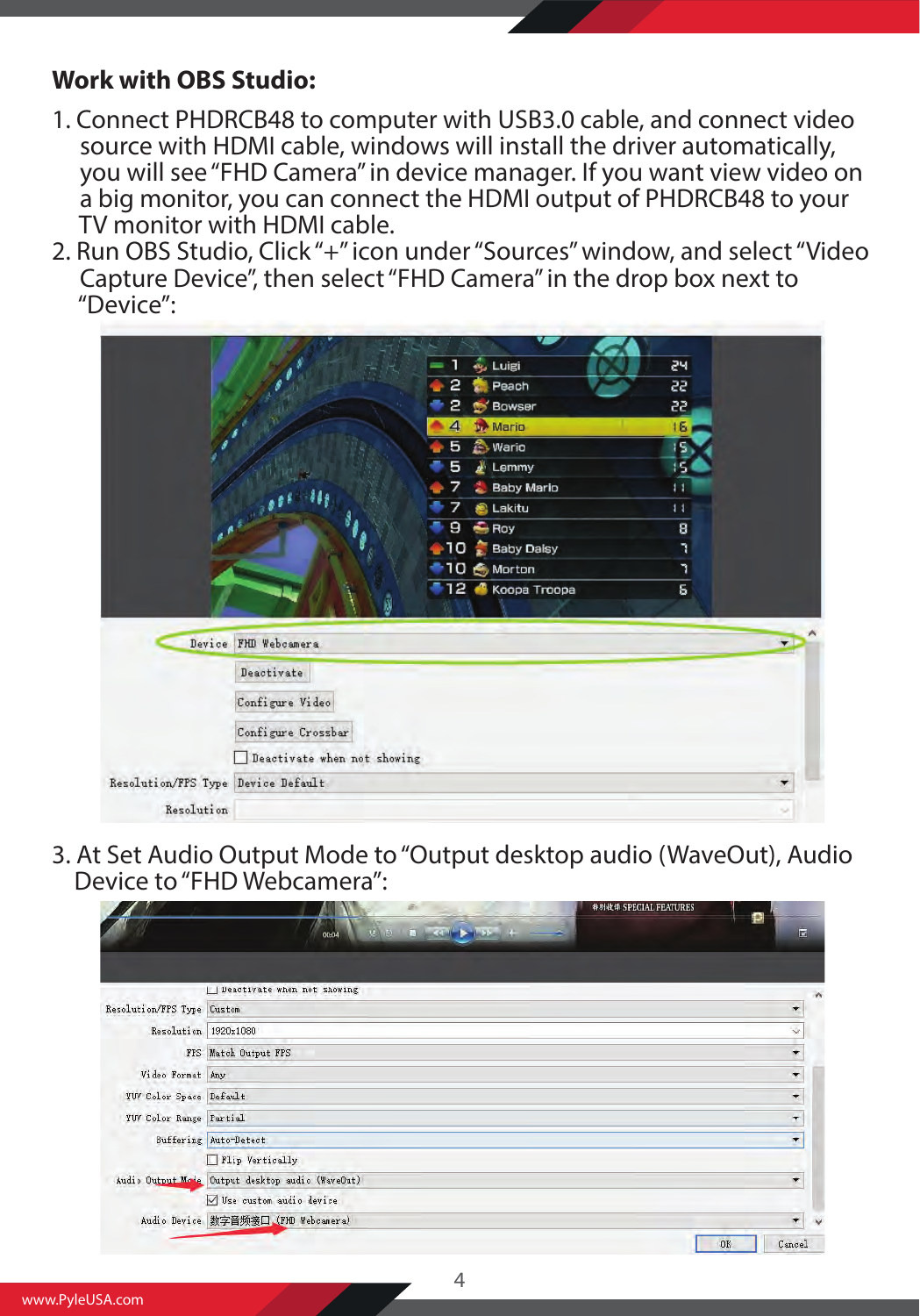4. Set the video latency for make the audio and video synchronized: 1. Right click "Video Capture Device" then click "Filters":

|                        | Add                           |
|------------------------|-------------------------------|
|                        | Rename                        |
|                        | Del<br>Remove                 |
|                        | Order                         |
|                        | Transform                     |
|                        | Deinterlacing                 |
|                        | <b>Scale Filtering</b>        |
|                        | Fullscreen Projector (Source) |
|                        | Interact                      |
| Sources                | Filters                       |
| O Video Capture Device | Properties                    |

2. Click to add "Video Delay (Async)" :



3. Set to 470ms (You can adjust it smaller or bigger until you find the audio and video is synchronized):

| <b>Effect Filters</b> | <b>THE R. P.</b><br>$95 - 5$ |   |
|-----------------------|------------------------------|---|
|                       | Delay (milliseconds) 470     | ÷ |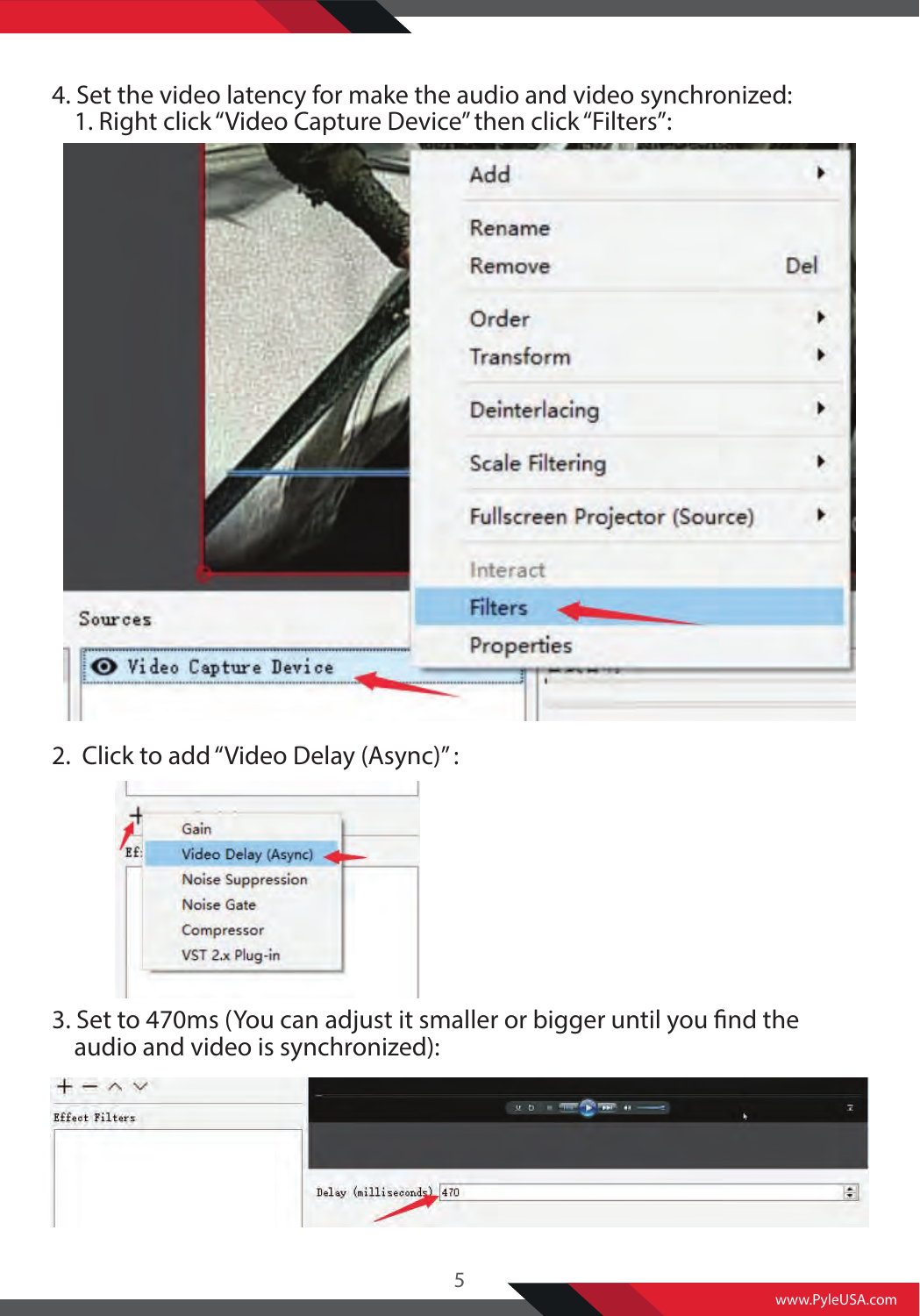5. Then you can record or stream video:

| NINTENDO      | happ<br>If you get stuck in a game,<br>maybe someone will have a tip! | Been playing:        |                               |                             |
|---------------|-----------------------------------------------------------------------|----------------------|-------------------------------|-----------------------------|
| enes          | Sources                                                               | Hizer O              | Scene Transitions             |                             |
| cene 1        | O Video Capture Device                                                | 台式音调                 | $-3.0$ dB $\land$<br>Fade     | <b>Start Streaming</b><br>٠ |
|               |                                                                       |                      | 10 ☆                          | 舂<br>Start Recording        |
|               |                                                                       | 台式常明 2               | $-2.2$ dB<br>Duration 10000ms | Studio Made                 |
|               |                                                                       |                      | 10 ₺                          | Settings                    |
| $\wedge \vee$ | $\wedge$ $\vee$                                                       | Video Capture Device | $-1.9$ dB                     | Exit                        |
|               |                                                                       |                      | $\frac{1}{2}$                 |                             |

Works with other applications (e.g. VLC, Media encoder, Protplayer…): Just run the application then choose capture device to "FHD Webcamera".

## **Work on MAC:**

#### **Work with OBS Studio:**

Download and install OBS studio, then do the same as above on windows.

#### **Works with QuickTime Player:**

1. Run QuickTime player, select "New Movie Recording":



2. Choose "FHD Webcamera" under Camera and Microphone option:

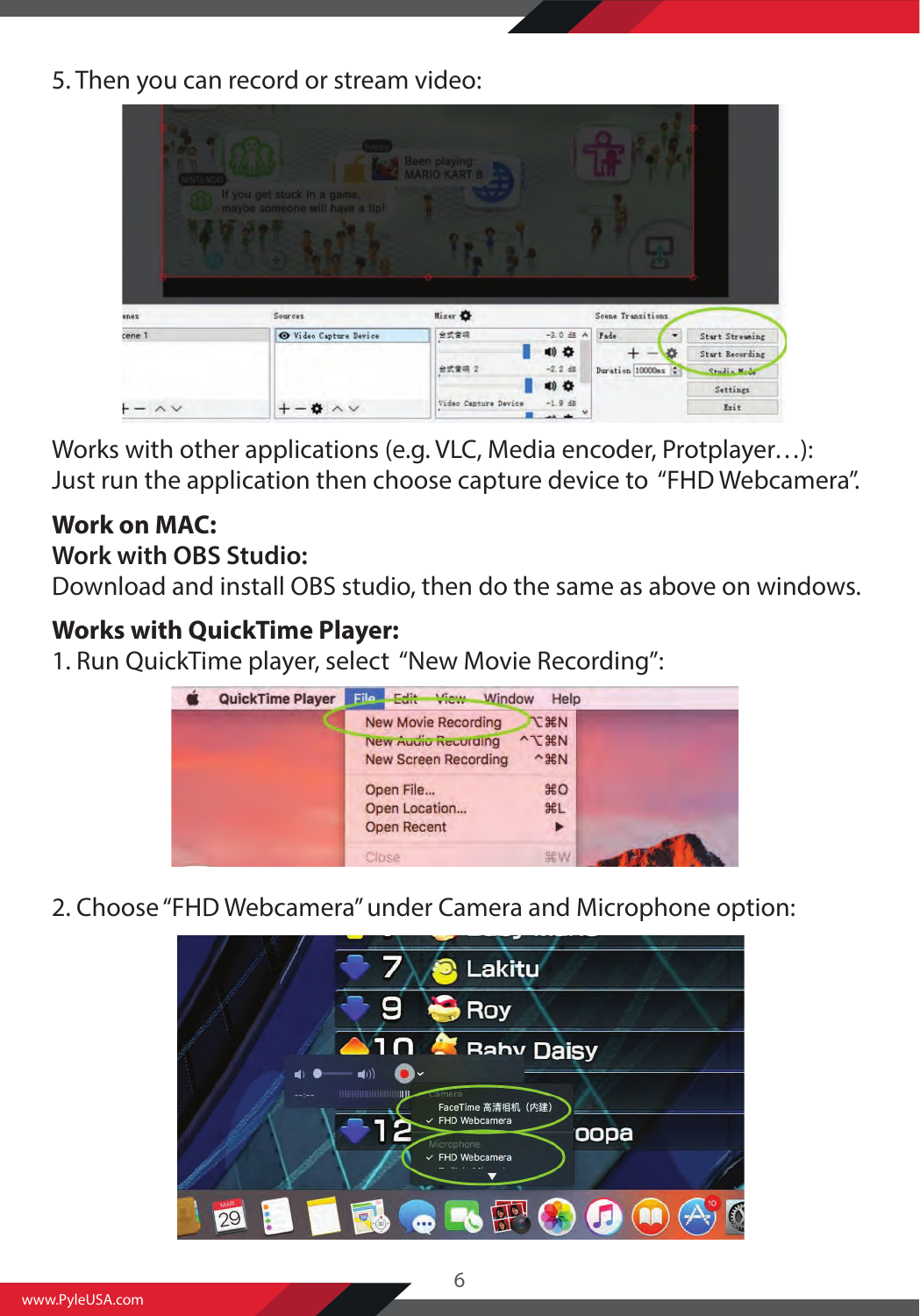#### **Works on Linux: Work with OBS Studio:**

Download and install OBS studio, then do the same as above on windows. (**note:** Your Linux should meet OBS requirements)

#### **Works with OBS VLC (shows example for Ubuntu):**

1. Right click on window, select "Open Capture Device":



2. Choose "Video camera" ---"/dev/video0" then click "play"

| Capture mode<br>Video camera<br><b>Device Selection</b><br>/dev/video0<br>Video device name |
|---------------------------------------------------------------------------------------------|
|                                                                                             |
|                                                                                             |
|                                                                                             |
| Audio device name<br>hw:0,0                                                                 |
| <b>Options</b>                                                                              |
| Undefined<br>Video standard                                                                 |